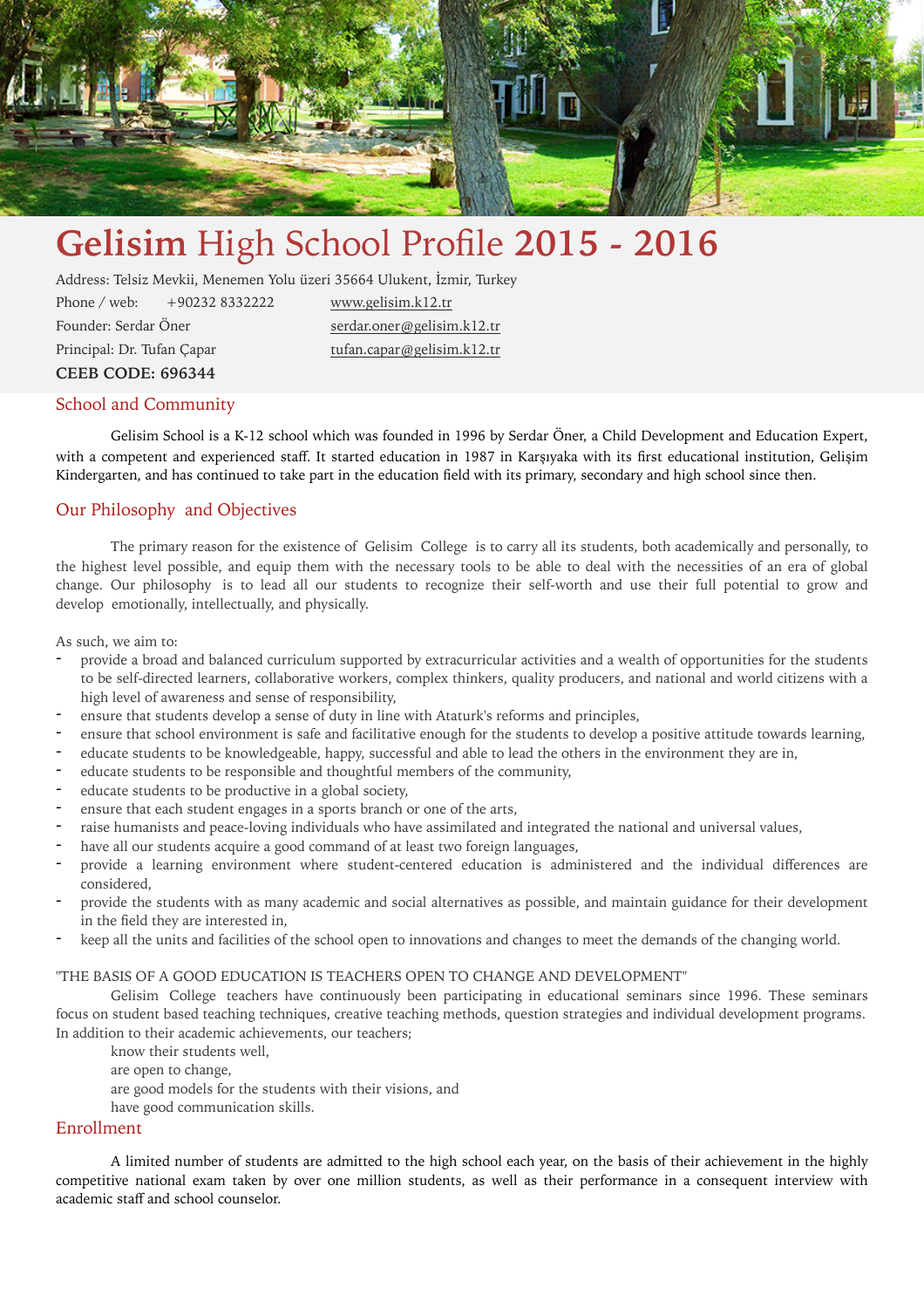## Faculty

- 37 full-time teaching staff. 3 hold master degree and 2 doctoral degree.
- 2 native English speakers, 1 German native speaker
- Student to teacher ratio 7,5:1 and average class size is 16

#### **Students**

253 students are in high school and 3% have scholarships.

### Curriculum

- Our students follow a 4 year high school program.
- We have Advanced Placement program for English literature, mathematics, biology and world history.
- Students start high school at the 9th grade. In grade 9 and 10, students follow a common core curriculum. From grade 11 onwards, the curriculum becomes more specific based on the choice of four possible diploma tracks; Science and Math, Math and Turkish, Turkish and Social Sciences, Foreign Languages.
- All students in the Science and Math, Turkish and Maths tracks follow an accelerated mathematics curriculum consisting of Algebra, Trigonometry, Geometry, Pre-Calculus and Calculus.

#### Grading

- Students obtain grades at the end of each semester and the final year grade is the average of the two semesters' grades.
- GPAs are weighted and they are calculated by multiplying the exam grades by the number of course hour of each subject.
- The passing mark is 50%.
- High honors degree is obtained by a weighted average of 85%.
- Gelisim reports ranking GPA is calculated by weighting each subject based on its hours of study per week.
- The grading corresponds to;

*The chart below demonstrates the cumulative GPA 9-10-11 distribution of the class of 2015*

| $100 - 85$ | 5-High Honor          | Excellent |
|------------|-----------------------|-----------|
| $84 - 70$  | 4-Honours             | Very Good |
| $69 - 55$  | 3                     | Avarage   |
| $54 - 45$  | $\mathcal{D}_{\cdot}$ | Poor      |
| 44-25      |                       | Failing   |



*CUMULATIVE GPA (9,10,11) DISTRIBUTION CLASS 2015*